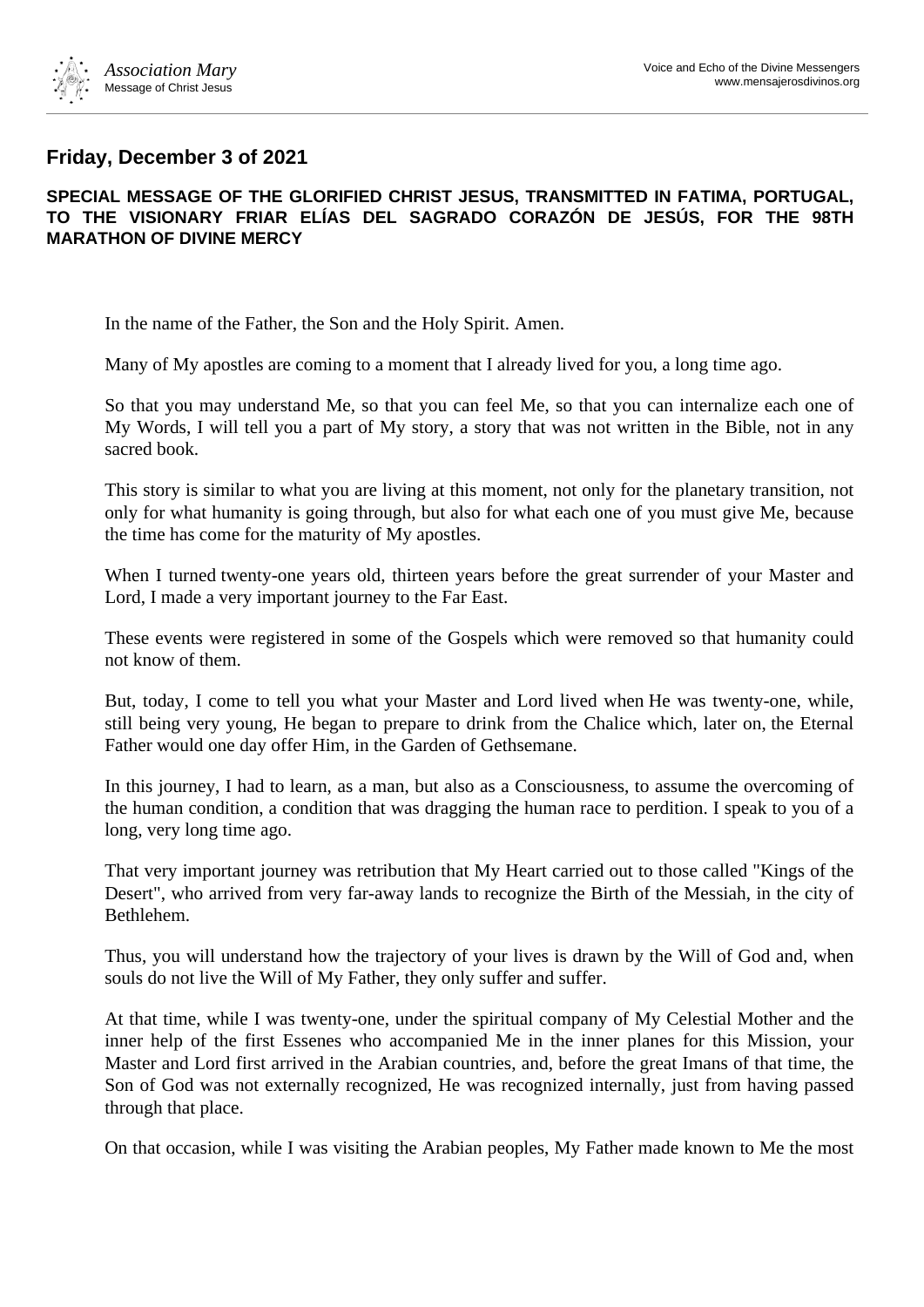

important task that He Himself carried out throughout times, in the origins of these peoples and of these religions, not only by revealing His Sacred Names, which were pronounced and invoked, but He also made known to Me the Sacred Geometry of His Divine Project for the first peoples that populated this planet.

There, I was able to come to know the mystery of the Wisdom of God, which He sowed and placed in the oldest peoples of the planet.

Having received this instruction, which was preparatory for the moment of My great surrender, your Master and Lord, while He was twenty-one, continued His journey towards India, and, on that occasion, it was to remember and harvest the fruits of this experience that the Father once carried out within My Consciousness, with a different face and other garments.

It was at that moment that your Master and Lord received the revelation of the mystery of God's Compassion, and, before the ancient kings of India, I was able to understand, at the age of twentyone, why, in this world, and up to the present days, there is suffering, and how the essence of Divine Compassion can not only liberate souls from suffering, but can also absorb them, transforming the whole human conditions and all limitations through the mere fact of loving.

If in India I had not had this experience, I believe I would not have had the strength to drink from the Chalice in the Garden of Gethsemane.

This experience and this mission concluded in Egypt, in the lands of the great patriarch, Moses, one of the successors of the Ark of the Holy Covenant. There, My preparatory experience was completed so that, on returning to the Holy Land in the following years, My Heart might be ready to live what I came to live for you.

In the lands of Moses, in the region of Mount Sinai, the Father made me know, even more, the immensity of His Mercy, the infinity of His Pity for this project of the planet, for human redemption, for all the generations that would come after Me, up to the current times.

In this sacred place of Mount Sinai, your Master and Lord was able to know hermitic life, because, in the absolute desert, that is where we only find God so that He may quench our thirst, so that He may console us, so that He may strengthen and renew us.

In that sacred place of Mount Sinai, I was able to witness, with My inner sight, the sacred treasures of the Spiritual Hierarchies of the universe and all that would happen in the coming times with the future generations, which would have the Grace of awakening to the Cosmic Consciousness and of knowing that life, on this planet, is vaster and more infinite than it seems, that the future generations could know that life does not end here, and that true life is found in the stars, in the suns and in the constellations.

When I returned to the Holy Land, after traveling for three months, My Mother was waiting for Me in Nazareth. There, She had also had the same experience, in her state of contemplation and devotion, accompanying each step of the Son of God, because She knew that this mission that I lived at the age of twenty-one was not only an initiation, but also a preparation for what would later come.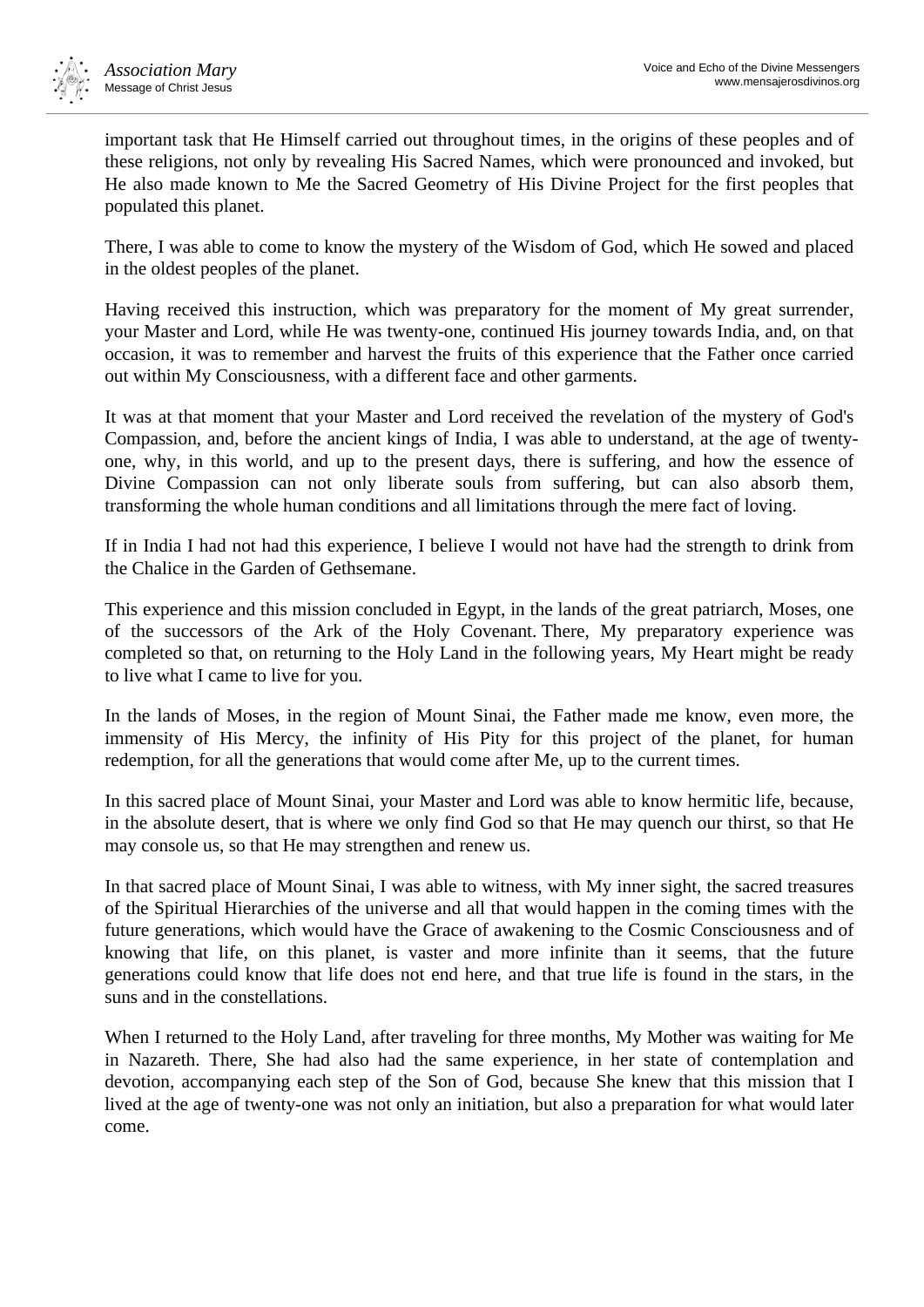

Why do you believe I am telling you all this today?

My aim is not so that you may have more knowledge, but so that you may grow in love, in the mature love that surrenders, the love that renews you, that leads you to risk, more each day, to have greater experiences of love for Me, regardless of what it means or represents.

Many of you, from the spiritual point of view, are now at the age of twenty-one of your evolution, and here, companions, it has nothing to do either with the evolutionary age or with the material age.

Many are now living the twenty-first year of their evolution, and are before the threshold, before the opportunity of taking a great step, a firmer and more secure step, a step toward maturity and toward responsibility.

This maturity and this responsibility will allow you to understand, in this critical time, that you can no longer be put first in everything, but rather that everything else, which is more necessary and urgent than yourselves, must be first in your lives, so that you may assume spiritual and material maturity, so that the Celestial Father may give you greater responsibilities and greater tasks.

Many of you might believe that you are not ready for this. But remember that which I recently told you, that the axis of the planet is being held by a very thin thread of Light, this thread of Light must be strengthened, so that it never breaks, so that more events do not develop in humanity and on the planet.

At this moment, humanity has no justification before God. It is the love and responsibility of My apostles, it is the maturity and consciousness of My companions that will generate true justification before God, so that Mercy may descend and Divine Justice may be deterred.

I know that, through these Words and this Message, I place your inner worlds under ardent pressure. But know that My duty is to tell you the truth and open your eyes, the eyes of consciousness, but also to open your hearts so that they do not crystalize, so that they do not harden, so that they never lose their sensitivity in the face of the reality of these times.

As it was two-thousand years ago, this story repeats itself in the present, and, with a few, I will do all that I must do. This is the time of My apostles, of the mature and available apostles, capable of going beyond themselves, capable of renouncing, beyond themselves, capable of surrendering for Me, even more.

In this last month of the year, and before you enter a new year, you must think and reflect about these things, because you are at the moment of not only being able to remember who you were, but you are also at the moment of knowing for what you came here, and what you must still fulfill, under the guidance of the Will of My Father.

I do not come to ask you to be perfect, I come to ask you to attain perfection through surrender and service, because the one who trusts in Me has nothing to worry about, not even their own miseries.

Because I will liberate those who are truly with Me from their chains and oppressions. I will heal them with My healing Hand, and they will be forever freed from themselves; and their souls will no longer live in a spiritual prison, but, rather, as an eagle of light, their souls will fly to the high peaks